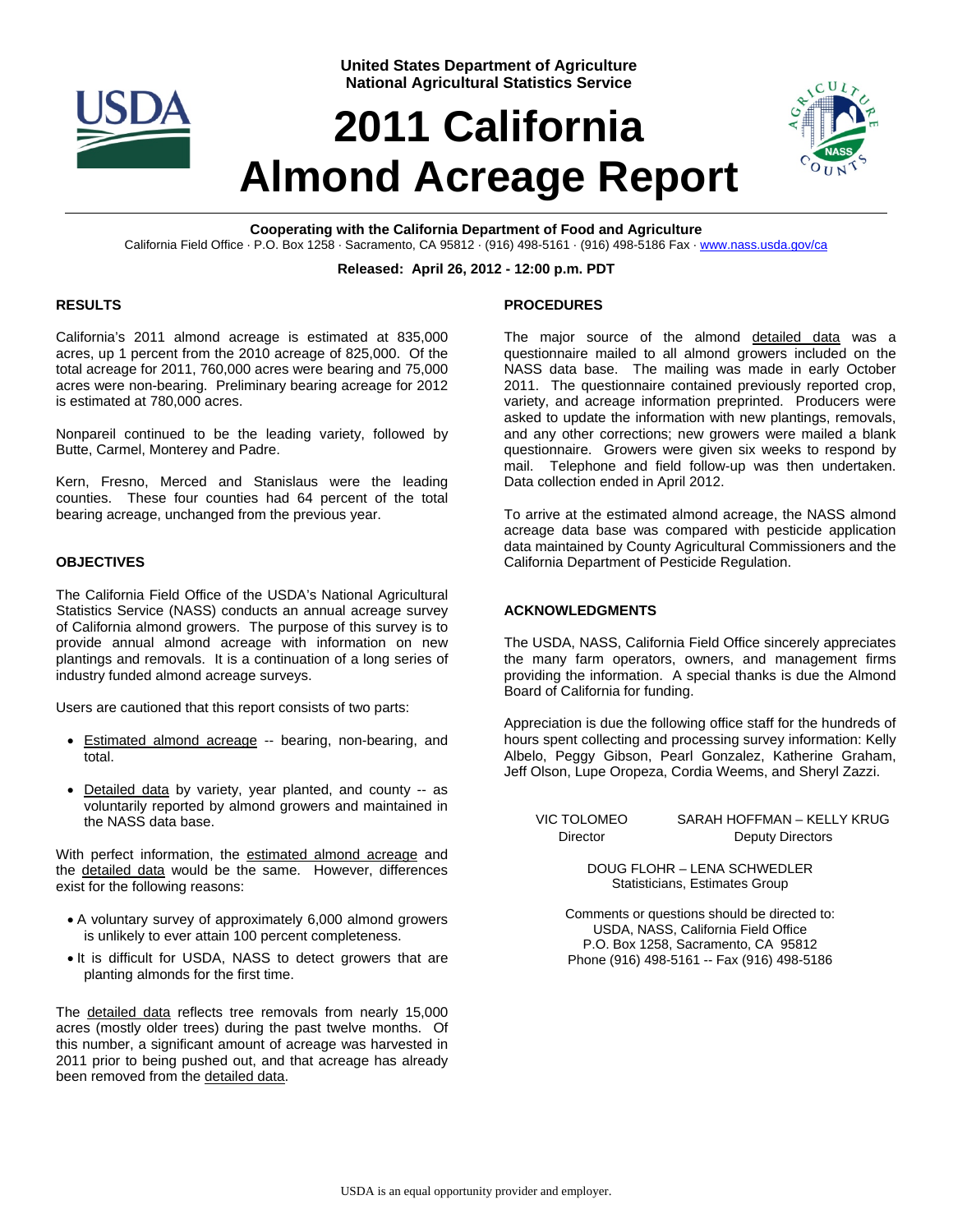| County             | 1982 &<br>Earlier | 1983        | 1984        | 1985        | 1986        | 1987        | 1988           | 1989        | 1990        | 1991         | 1992        | 1993        | 1994        | 1995        | 1996        | 1997     |
|--------------------|-------------------|-------------|-------------|-------------|-------------|-------------|----------------|-------------|-------------|--------------|-------------|-------------|-------------|-------------|-------------|----------|
| <b>Butte</b>       | 4,570             | 266         | 275         | 427         | 333         | 166         | 518            | 336         | 819         | 400          | 1,039       | 557         | 1,046       | 1,965       | 2,898       | 1,637    |
| Calaveras          | 10                | $\mathbf 0$ | 0           | $\mathbf 0$ | 0           | $\Omega$    | $\mathbf 0$    | $\mathbf 0$ | $\mathbf 0$ | 0            | $\mathbf 0$ | $\mathbf 0$ | $\Omega$    | $\mathbf 0$ | $\mathbf 0$ | $\Omega$ |
| Colusa             | 2,192             | 84          | 228         | 261         | 53          | 226         | 209            | 775         | 954         | 138          | 138         | 497         | 1,615       | 1,131       | 715         | 1,293    |
| Contra Costa       | 6                 | $\mathbf 0$ | 6           | $\mathbf 0$ | 0           | $\Omega$    | 0              | $\mathbf 0$ | $\mathbf 0$ | 0            | $\mathbf 0$ | $\mathbf 0$ | 0           | $\mathbf 0$ | $\mathbf 0$ | 0        |
| Fresno             | 3,508             | 145         | 230         | 509         | 620         | 1,081       | 857            | 1,026       | 4,839       | 740          | 1.124       | 2,138       | 3,426       | 4,997       | 4,165       | 5,541    |
| Glenn              | 1,684             | 71          | 105         | 38          | 53          | 118         | 725            | 627         | 390         | 306          | 188         | 752         | 2,504       | 2,819       | 1,825       | 928      |
| Kern               | 2.175             | 148         | 208         | 51          | 210         | 383         | 1.460          | 1,479       | 2,253       | 1,272        | 1,102       | 4,991       | 5,668       | 7,027       | 7,903       | 10,394   |
| Kings              | 24                | 0           | 0           | $\mathbf 0$ | 11          | 19          | $\overline{4}$ | 17          | $\mathbf 0$ | 451          | 0           | 111         | 48          | 154         | 110         | 139      |
| Lake               |                   | $\mathbf 0$ | 0           | 0           | 0           | $\mathbf 0$ | 0              | 0           | 0           | 0            | $\mathbf 0$ | 0           | $\Omega$    | 0           | 0           | 0        |
| Los Angeles        | 3                 | $\Omega$    | $\mathbf 0$ | 0           | $\mathbf 0$ | $\Omega$    | $\mathbf 0$    | $\mathbf 0$ | $\Omega$    | 0            | 0           | $\mathbf 0$ | $\Omega$    | $\mathbf 0$ | 0           | $\Omega$ |
| Madera             | 5,980             | 326         | 833         | 997         | 848         | 731         | 1,133          | 1,247       | 1,626       | 1,284        | 644         | 1,497       | 2,912       | 2,691       | 3,270       | 3,773    |
| Merced             | 11,704            | 801         | 855         | 1,315       | 599         | 1,278       | 1,749          | 2,295       | 3,115       | 2,238        | 2,490       | 1,886       | 4,331       | 4,786       | 4,050       | 5,768    |
| Monterey           |                   | 0           | 0           | 0           | 0           | $\Omega$    | 0              | 0           | 0           | 0            | 0           | $\mathbf 0$ | 0           | 0           | 0           | 0        |
| Placer             | 11                | 0           | 0           | 0           | $\mathbf 0$ | $\Omega$    | $\mathbf 0$    | $\Omega$    | $\Omega$    | 0            | 0           | $\Omega$    | 0           | $\Omega$    | $\Omega$    | 0        |
| Riverside          | $\Omega$          | $\Omega$    | 0           | 0           | $\Omega$    | $\Omega$    | $\Omega$       | $\Omega$    | $\Omega$    | 0            | $\mathbf 0$ | $\Omega$    | 0           | $\Omega$    | 0           | 0        |
| Sacramento         | 8                 | $\Omega$    | 0           | 0           | $\Omega$    | $\Omega$    | $\Omega$       | $\Omega$    | $\Omega$    | $\mathbf{0}$ | 0           | $\Omega$    | $\Omega$    | $\Omega$    | $\Omega$    | 0        |
| San Benito         |                   | $\Omega$    | 0           | 0           | $\mathbf 0$ | $\Omega$    | $\mathbf 0$    | 0           | $\Omega$    | 0            | $\mathbf 0$ | $\Omega$    | $\Omega$    | $\Omega$    | $\Omega$    | 0        |
| San Bernardino     | 3                 | $\Omega$    | $\Omega$    | 0           | $\Omega$    | $\Omega$    | $\Omega$       | $\Omega$    | $\Omega$    | $\Omega$     | 0           | $\Omega$    | $\Omega$    | $\Omega$    | $\Omega$    | 0        |
| San Joaquin        | 4,329             | 391         | 323         | 487         | 272         | 677         | 785            | 643         | 973         | 425          | 956         | 1,239       | 1,210       | 1,511       | 1,895       | 1,106    |
| San Luis Obisp     | 829               | 9           | 0           | 12          | 0           | $\mathbf 0$ | 3              | 0           | 2           | 0            | 0           | $\mathbf 0$ | 0           | $\mathbf 0$ | 0           | 0        |
| Santa Clara        | 0                 | $\mathbf 0$ | 0           | 0           | 0           | $\mathbf 0$ | $\mathbf 0$    | 0           | 20          | 0            | 0           | $\mathbf 0$ | 0           | 0           | 0           |          |
| Shasta             | $\Omega$          | $\Omega$    | 0           | 0           | 0           | $\Omega$    | $\mathbf 0$    | 0           | $\Omega$    | 0            | 0           | 0           | 0           | $\mathbf 0$ | $\Omega$    | 0        |
| Solano             | 288               | $\Omega$    | 6           | 14          | $\mathbf 0$ | 5           | 40             | 0           | 1           | 0            | 0           | $\mathbf 0$ | 35          | 177         | 114         | 100      |
| <b>Stanislaus</b>  | 8,738             | 780         | 753         | 1,211       | 670         | 843         | 1,950          | 1,427       | 2,291       | 2,197        | 2,911       | 2,337       | 4,467       | 4,927       | 3,960       | 5,207    |
| Sutter             | 553               | 11          | 70          | 44          | 111         | 59          | 16             | 50          | 31          | 86           | 42          | 122         | 60          | 98          | 129         | 339      |
| Tehama             | 1,015             | 46          | 68          | 96          | 39          | 313         | 29             | 50          | $\Omega$    | 96           | 11          | 254         | 259         | 292         | 538         | 253      |
| Tulare             | 707               | 94          | 41          | 16          | $\mathbf 0$ | 38          | 104            | 192         | 45          | 354          | 761         | 551         | 648         | 895         | 990         | 862      |
| Yolo               | 1,435             | 448         | 22          | 24          | 11          | 43          | 221            | 90          | 28          | 34           | 55          | 115         | 54          | 268         | 398         | 344      |
| Yuba               | 158               | 0           | 1           | 0           | $\mathbf 0$ | 1           | 8              | 1           | $\mathbf 0$ | 54           | 3           | $\mathbf 0$ | $\mathbf 0$ | $\mathbf 0$ | 167         | 0        |
| <b>State Total</b> | 49,929            | 3,620       | 4,023       | 5,503       | 3,829       | 5,982       | 9,809          | 10,254      | 17,388      | 10,073       | 11,464      | 17,047      | 28,285      | 33,739      | 33,128      | 37,684   |

**2011 ALMOND ACREAGE BY COUNTY, BY YEAR PLANTED a/**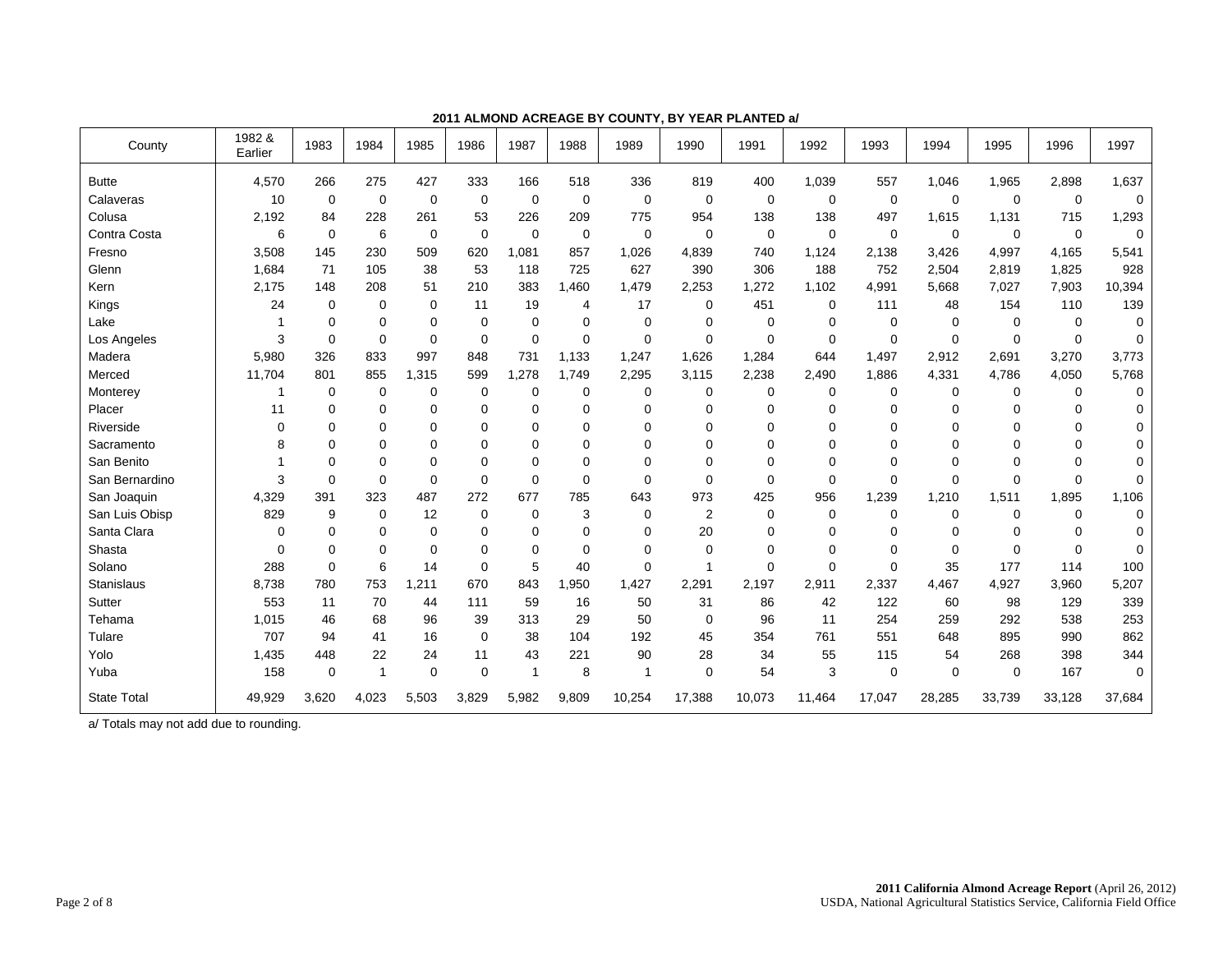|                    |          |             |                |             |                |             |             |             |             |             |             |          |             |          |                | Acres Standing in 2011 b/ |         |
|--------------------|----------|-------------|----------------|-------------|----------------|-------------|-------------|-------------|-------------|-------------|-------------|----------|-------------|----------|----------------|---------------------------|---------|
| County             | 1998     | 1999        | 2000           | 2001        | 2002           | 2003        | 2004        | 2005        | 2006        | 2007        | 2008        | 2009     | 2010        | 2011     | Bearing        | Non-<br>Bearing           | Total   |
| <b>Butte</b>       | 1,725    | 1,235       | 1,712          | 969         | 732            | 823         | 1,315       | 1,099       | 1,298       | 518         | 443         | 974      | 1,430       | 671      | 29,119         | 3,074                     | 32,193  |
| Calaveras          | $\Omega$ | $\mathbf 0$ | $\mathbf 0$    | $\mathbf 0$ | $\mathbf 0$    | $\mathbf 0$ | $\mathbf 0$ | $\mathbf 0$ | $\mathbf 0$ | 0           | 0           | $\bf{0}$ | $\bf{0}$    | $\bf{0}$ | 10             | $\bf{0}$                  | 10      |
| Colusa             | 2,240    | 1,677       | 1,360          | 1,643       | 738            | 1,292       | 2,694       | 3,370       | 2,306       | 989         | 486         | 1,425    | 871         | 1,389    | 29,302         | 3,685                     | 32,986  |
| Contra Costa       | $\Omega$ | 3           | -1             | $\mathbf 0$ | $\mathbf 0$    | $\mathbf 0$ | $\mathbf 0$ | $\mathbf 0$ |             | $\mathbf 0$ | $\mathbf 0$ | $\bf{0}$ | $\bf{0}$    | $\bf{0}$ | 16             | $\bf{0}$                  | 17      |
| Fresno             | 4.721    | 5,521       | 4,002          | 4,207       | 3,570          | 4,764       | 8,197       | 10,725      | 10,406      | 4,864       | 3,715       | 2,383    | 2,841       | 2,043    | 99,637         | 7,266                     | 106,903 |
| Glenn              | 3.294    | 2.625       | 1.840          | 1.469       | 976            | 848         | 1,938       | 747         | 3,031       | 836         | 1,025       | 1,457    | 762         | 625      | 31,762         | 2,844                     | 34,606  |
| Kern               | 15,774   | 10,432      | 4,172          | 1,813       | 1,587          | 1,963       | 12,546      | 20,461      | 13,672      | 4,086       | 5,170       | 2,919    | 2,477       | 3,455    | 138,398        | 8,851                     | 147,250 |
| Kings              | 1,514    | 114         | 221            | 638         | 36             | 18          | 459         | 750         | 1,006       | 205         | 560         | 961      | 633         | 117      | 6,608          | 1,711                     | 8,320   |
| Lake               | 0        | $\mathbf 0$ | $\mathbf 0$    | $\Omega$    | $\Omega$       | $\Omega$    | $\Omega$    | 0           | $\Omega$    | $\Omega$    | $\mathbf 0$ | $\bf{0}$ | $\bf{0}$    | $\bf{0}$ | 1              | $\bf{0}$                  |         |
| Los Angeles        | $\Omega$ | $\mathbf 0$ | $\mathbf 0$    | $\mathbf 0$ | $\mathbf 0$    | $\mathbf 0$ | $\mathbf 0$ | $\mathbf 0$ | $\mathbf 0$ | $\mathbf 0$ | $\mathbf 0$ | $\bf{0}$ | $\bf{0}$    | $\bf{0}$ | 3              | $\bf{0}$                  | 3       |
| Madera             | 2,986    | 1,572       | 1,405          | 2,071       | 1,347          | 2,664       | 4,796       | 4,514       | 5,764       | 4,822       | 5,120       | 5,398    | 2,699       | 1,681    | 66,854         | 9,779                     | 76,633  |
| Merced             | 5.469    | 3,902       | 3,814          | 2,621       | 2.641          | 3,318       | 5,092       | 6,327       | 4,722       | 4,583       | 3,879       | 2,248    | 1,799       | 1,182    | 95,627         | 5,229                     | 00,856  |
| Monterey           | 0        | $\mathbf 0$ | $\mathbf 0$    | $\mathbf 0$ | $\overline{2}$ | $\Omega$    | $\Omega$    | $\mathbf 0$ | $\mathbf 0$ | $\mathbf 0$ | 0           | $\bf{0}$ | $\bf{0}$    | $\bf{0}$ | $\overline{2}$ | $\bf{0}$                  | 2       |
| Placer             | 8        | 0           | 0              | 0           | $\Omega$       | 0           | 0           | $\Omega$    | 0           | $\Omega$    | $\Omega$    | $\bf{0}$ | $\bf{0}$    | 0        | 19             | 0                         | 19      |
| Riverside          | O        | $\Omega$    | $\Omega$       | $\Omega$    | $\Omega$       | $\Omega$    | $\Omega$    | $\Omega$    | $\Omega$    | $\Omega$    | 230         | O        | $\bf{0}$    | $\bf{0}$ | 230            | $\bf{0}$                  | 230     |
| Sacramento         | 0        | $\Omega$    | 0              | $\Omega$    | $\Omega$       | $\Omega$    | 0           | 50          | $\Omega$    | 0           | $\Omega$    | $\Omega$ | $\bf{0}$    | $\bf{0}$ | 58             | ŋ                         | 58      |
| San Benito         | $\Omega$ | $\Omega$    | $\overline{0}$ | $\Omega$    | $\Omega$       | $\Omega$    | $\Omega$    | $\Omega$    | $\Omega$    | $\Omega$    | $\Omega$    | $\Omega$ | $\bf{0}$    | $\bf{0}$ | 1              | O                         |         |
| San Bernardino     | 0        | $\Omega$    | $\Omega$       | $\Omega$    | $\Omega$       | $\Omega$    | $\Omega$    | $\Omega$    | $\Omega$    | $\Omega$    | $\Omega$    | $\bf{0}$ | $\bf{0}$    | $\bf{0}$ | 3              | $\bf{0}$                  | 3       |
| San Joaquin        | 1,864    | 1,754       | 1,635          | 1,153       | 1,065          | 1,184       | 1,538       | 1,853       | 1,173       | 1,360       | 1,403       | 945      | 841         | 834      | 33,202         | 2,620                     | 35,822  |
| San Luis Obisp     | 0        | $\mathbf 0$ | $\mathbf 0$    | $\mathbf 0$ | $\mathbf 0$    | $\Omega$    | 5           | $\mathbf 0$ | $\Omega$    | $\Omega$    | 0           | $\bf{0}$ | $\bf{0}$    | $\bf{0}$ | 861            | $\bf{0}$                  | 861     |
| Santa Clara        | $\Omega$ | $\Omega$    | $\mathbf 0$    | $\Omega$    | $\Omega$       | $\Omega$    | 0           | $\Omega$    | $\Omega$    | $\Omega$    | 0           | $\bf{0}$ | $\bf{0}$    | $\bf{0}$ | 20             | O                         | 20      |
| Shasta             | $\Omega$ | $\Omega$    | 0              | $\Omega$    | $\Omega$       |             | $\Omega$    | $\Omega$    | $\Omega$    | $\Omega$    | $\Omega$    | $\bf{0}$ | $\bf{0}$    | $\bf{0}$ | 1              | $\bf{0}$                  |         |
| Solano             | 166      | 193         | 196            | 62          | 81             | 38          | 34          | 275         | 246         | 57          | 0           | 145      | 51          | 51       | 2,127          | 247                       | 2,374   |
| <b>Stanislaus</b>  | 5.896    | 4.408       | 3,288          | 2.743       | 2.147          | 2,393       | 4,689       | 9,015       | 4,892       | 3,207       | 4,723       | 2,577    | 3,053       | 1,597    | 92,074         | 7,227                     | 99,301  |
| Sutter             | 437      | 217         | 154            | 117         | 87             | 73          | 195         | 435         | 460         | 179         | 74          | 81       | 160         | 100      | 4,248          | 340                       | 4,588   |
| Tehama             | 608      | 431         | 305            | 190         | 387            | 449         | 514         | 356         | 283         | 158         | 83          | 241      | $\bf{0}$    | 158      | 7,121          | 399                       | 7,520   |
| Tulare             | 620      | 1,038       | 581            | 491         | 480            | 713         | 1,014       | 2,765       | 2,556       | 1,315       | 1,233       | 704      | 540         | 594      | 19,102         | 1,838                     | 20,940  |
| Yolo               | 278      | 275         | 230            | 272         | 362            | 161         | 1,164       | 302         | 283         | 298         | 383         | 373      | 466         | 434      | 7,599          | 1,274                     | 8,872   |
| Yuba               | 83       | 93          | $\mathbf 0$    | 27          | 67             | $\mathbf 0$ | 6           | $\mathbf 0$ | 135         | $\mathbf 0$ | $\mathbf 0$ | $\bf{0}$ | $\mathbf 0$ | 30       | 802            | 30                        | 832     |
| <b>State Total</b> | 47,682   | 35.488      | 24,917         | 20,486      | 16,303         | 20,702      | 46,196      | 63,041      | 52,233      | 27,476      | 28,528      | 22,832   | 18.623      | 14.960   | 664.806        | 56,415                    | 721,221 |

**2011 ALMOND ACREAGE BY COUNTY, BY YEAR PLANTED (Continued) a/** 

b/ Shaded/bold area represents non-bearing year, 2009-2011.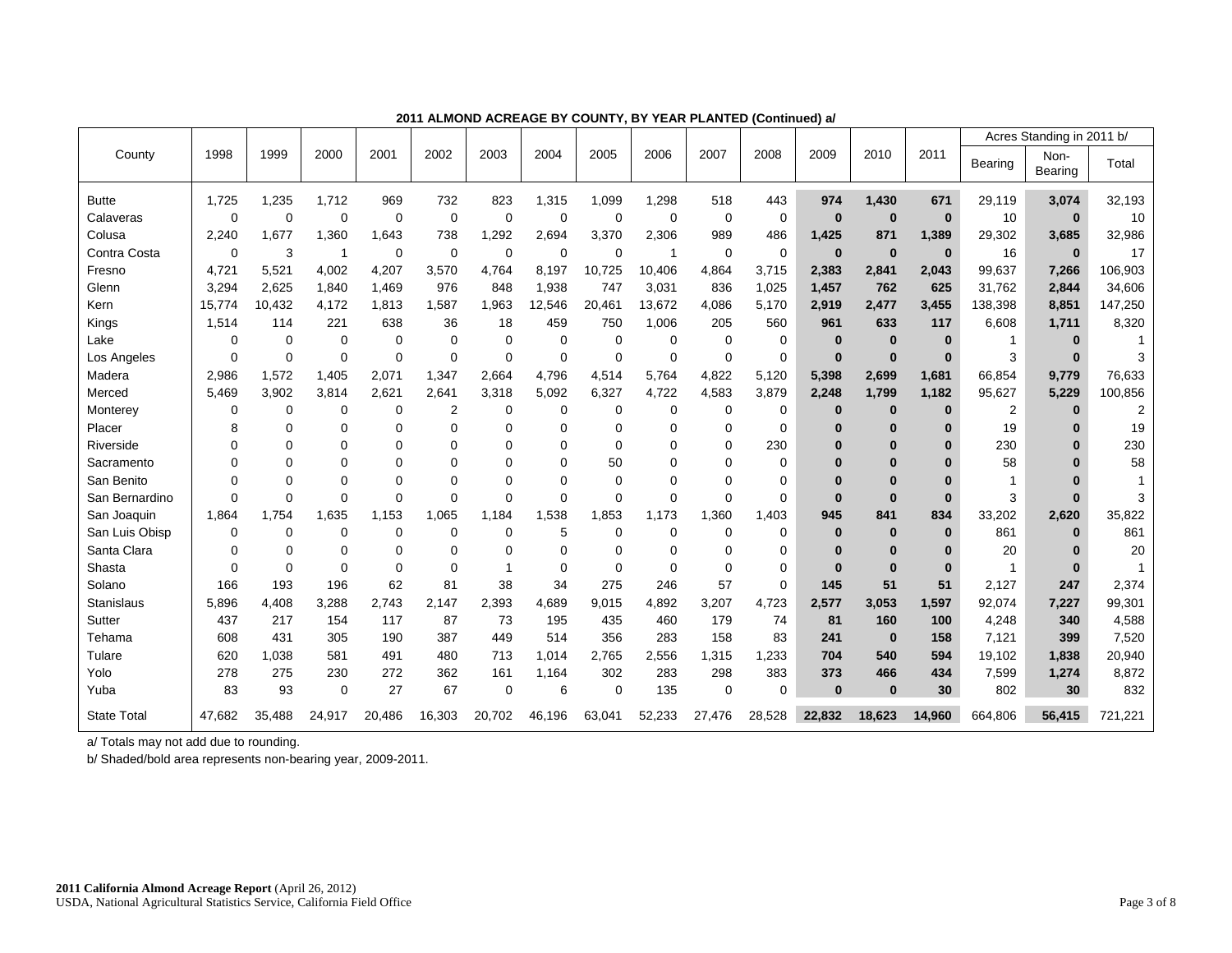| Variety              | 1982 &<br>Earlier | 1983        | 1984                    | 1985           | 1986           | 1987         | 1988           | 1989        | 1990           | 1991           | 1992        | 1993           | 1994        | 1995         | 1996           | 1997        |
|----------------------|-------------------|-------------|-------------------------|----------------|----------------|--------------|----------------|-------------|----------------|----------------|-------------|----------------|-------------|--------------|----------------|-------------|
| Aldrich              | 45                | 3           | $\overline{\mathbf{4}}$ | 5              | 13             | 18           | $\overline{7}$ | 44          | 31             | 82             | 125         | 247            | 511         | 854          | 945            | 894         |
| <b>Butte</b>         | 1,022             | 217         | 171                     | 237            | 164            | 501          | 918            | 934         | 1,988          | 1,598          | 1,425       | 2,417          | 4,286       | 6,530        | 6,279          | 7,504       |
| Carmel               | 10,683            | 908         | 1,171                   | 1,529          | 1,233          | 1,664        | 2,581          | 2,655       | 4,061          | 2,155          | 2,219       | 2,811          | 3,914       | 3,726        | 3,791          | 4,098       |
| Carrions             | 124               | 5           | 0                       | 0              | $\mathbf 0$    | 3            | $\overline{7}$ | 12          | 21             | 8              | 30          | 3              | 4           | 4            | 10             | 0           |
| Drake                | 133               | 0           | 0                       | 0              | $\overline{7}$ | $\mathbf 0$  | $\overline{2}$ | 0           | 17             | $\overline{2}$ | 0           | $\mathbf 0$    | 0           | $\mathbf 0$  | 3              | 0           |
| <b>Early Mission</b> | 38                | $\mathbf 0$ | $\mathbf 0$             | 0              | $\mathbf 0$    | $\mathbf 0$  | 12             | 5           | 9              | $\mathbf 0$    | $\mathbf 0$ | $\overline{4}$ | 4           | 6            | 19             | $\mathbf 0$ |
| Fritz                | 629               | 81          | 122                     | 396            | 202            | 283          | 387            | 440         | 638            | 290            | 300         | 764            | 1,333       | 1,221        | 1,598          | 1,912       |
| Harvey               | 126               | $\mathbf 0$ | $\overline{4}$          | 0              | $\mathbf 0$    | $\mathbf 0$  | $\mathbf 0$    | 5           | 5              | $\mathbf 0$    | $\mathbf 0$ | $\mathbf 0$    | $\mathbf 0$ | 0            | $\mathbf{1}$   | $\mathbf 0$ |
| Hashem               | 110               | $\mathbf 0$ | $\mathbf 0$             | 27             | 0              | $\mathbf 0$  | $\mathbf 0$    | 33          | 18             | $\mathbf 0$    | $\mathbf 0$ | $\mathbf 0$    | $\mathbf 0$ | 51           | 37             | 74          |
| <b>Jeffries</b>      | 69                | $\mathbf 0$ | 0                       | 0              | 0              | 33           | $\mathbf 0$    | 0           | $\overline{4}$ | $\mathbf 0$    | 0           | $\mathbf 0$    | $\mathbf 0$ | $\mathbf 0$  | $\mathbf 0$    | 0           |
| Kapareil             | 14                | 0           | 1                       | 0              | $\Omega$       | $\mathbf 0$  | $\mathbf 0$    | $\mathbf 0$ | $\mathbf 0$    | 50             | $\mathbf 0$ | 61             | 101         | 76           | $\pmb{0}$      | 12          |
| Le Grand             | 211               | 6           | 0                       | 0              | 0              | $\mathbf 0$  | $\mathbf 0$    | 0           | $\mathbf 0$    | 8              | $\mathbf 0$ | $\mathbf 0$    | 0           | $\mathbf 0$  | $\mathbf 0$    | 0           |
| Livingston           | 43                | $\mathbf 0$ | 0                       | 0              | $\mathbf 0$    | 10           | 64             | 18          | 72             | 79             | 21          | 13             | 148         | 245          | 171            | 323         |
| Merced               | 481               | 6           | 3                       | 0              | $\overline{1}$ | $\mathbf{1}$ | $\mathbf{1}$   | 17          | $\overline{4}$ | $\overline{1}$ | 1           | 20             | 8           | 20           | 24             | $\mathbf 0$ |
| Mono                 | 211               | 10          | 102                     | 18             | 26             | 23           | 5              | 20          | 21             | 32             | $\mathbf 0$ | $\mathbf 0$    | $\Omega$    | $\mathbf 0$  | 15             | 0           |
| Monterey             | 1,132             | 197         | 108                     | 101            | 26             | 246          | 363            | 315         | 976            | 370            | 495         | 676            | 1,768       | 1,615        | 2,054          | 3,156       |
| Morley               | 6                 | $\mathbf 0$ | $\mathbf 0$             | 0              | $\mathbf{1}$   | $\mathbf 0$  | $\mathbf 0$    | 0           | 0              | 61             | 20          | 16             | 63          | 119          | 49             | 0           |
| $N-43$               | 30                | $\mathbf 0$ | $\mathbf 0$             | 0              | $\mathbf 0$    | $\mathbf 0$  | $\mathbf 0$    | 0           | $\mathbf 0$    | $\mathbf 0$    | 0           | $\mathbf 0$    | $\mathbf 0$ | $\mathbf 0$  | $\mathbf 0$    | 0           |
| Ne Plus Ultra        | 1,506             | 45          | 25                      | 22             | $\overline{4}$ | 27           | 62             | 33          | 89             | 22             | 43          | 28             | 84          | 104          | 69             | 33          |
| Nonpareil            | 22,110            | 1,244       | 1,431                   | 2,299          | 1,477          | 2,063        | 3,221          | 3,908       | 5,910          | 3,436          | 4,248       | 6,363          | 10,323      | 10,784       | 11,094         | 11,720      |
| Norman               | 29                | 0           | 5                       | 0              | $\mathbf 0$    | 25           | $\mathbf 0$    | 11          | $\mathbf 0$    | $\mathbf 0$    | 0           | 8              | 0           | $\mathbf 0$  | $\mathbf 0$    | 4           |
| Padre                | 105               | 5           | $\overline{1}$          | 14             | 52             | 193          | 243            | 329         | 1,067          | 781            | 528         | 1,047          | 2,124       | 3,827        | 3,542          | 4,020       |
| Peerless             | 1,751             | 96          | 118                     | 195            | 103            | 71           | 96             | 144         | 136            | 61             | 118         | 97             | 226         | 322          | 231            | 95          |
| <b>Price Cluster</b> | 3,875             | 238         | 352                     | 404            | 249            | 350          | 483            | 491         | 655            | 308            | 538         | 509            | 383         | 514          | 421            | 459         |
| Ruby                 | 641               | 91          | 165                     | 55             | 81             | 87           | 398            | 95          | 153            | 95             | 107         | 88             | 107         | 69           | 44             | 248         |
| Sauret #1            | 31                | 6           | $\mathbf 0$             | 0              | $\mathbf 0$    | $\mathbf{1}$ | $\overline{2}$ | 0           | 2              | $\overline{1}$ | 0           | 5              | 4           | 0            | $\mathbf{1}$   | $10$        |
| Sauret #2            | 57                | 0           | 0                       | 0              | $\mathbf 0$    | $\mathbf 0$  | $\mathbf 0$    | 0           | $\overline{c}$ | $\overline{1}$ | 0           | $\mathbf 0$    | 4           | $\mathbf 0$  | $\overline{c}$ | 0           |
| Savana               | $\overline{7}$    | $\mathbf 0$ | 0                       | 0              | 3              | $\mathbf 0$  | $\mathbf 0$    | 0           | $\mathbf 0$    | 52             | 20          | 15             | 43          | 118          | 49             | 0           |
| Sonora               | 67                | 0           | 0                       | 10             | $\overline{7}$ | 27           | 144            | 369         | 575            | 141            | 559         | 926            | 1,523       | 1,822        | 1,382          | 944         |
| Texas/Mission        | 3.324             | 307         | 212                     | 152            | 160            | 229          | 676            | 183         | 442            | 336            | 250         | 616            | 747         | 1,068        | 810            | 1,168       |
| Thompson             | 619               | 80          | 9                       | 14             | $\mathbf 0$    | 41           | 20             | 12          | 14             | $\mathbf 0$    | $\mathbf 0$ | 1              | 9           | $\mathbf{1}$ | 29             | 3           |
| Tokoyo               | 104               | 0           | 3                       | 0              | $\mathbf 0$    | 21           | 6              | 29          | $\mathbf 0$    | $\mathbf 0$    | $\mathbf 0$ | $\mathbf 0$    | 6           | 0            | 10             | 20          |
| Wood Colony          | 32                | $\mathbf 0$ | 1                       | $\overline{2}$ | 10             | 15           | 80             | 129         | 296            | 64             | 324         | 265            | 400         | 447          | 393            | 826         |
| Yosemite             | 130               | 11          | $\mathbf 0$             | 0              | $\mathbf 0$    | $\mathbf 0$  | $\mathbf 0$    | 0           | 0              | $\mathbf 0$    | 0           | $\mathbf 0$    | $\mathbf 0$ | $\mathbf 0$  | $\mathbf 0$    | 0           |
| All Others           | 436               | 65          | 16                      | 24             | 9              | 53           | 33             | 25          | 183            | 40             | 95          | 49             | 164         | 196          | 57             | 164         |
| <b>State Total</b>   | 49,929            | 3,620       | 4,023                   | 5,503          | 3,829          | 5,982        | 9,809          | 10,254      | 17,388         | 10,073         | 11,464      | 17,047         | 28,285      | 33,739       | 33,128         | 37,684      |

#### **ALMOND ACREAGE AS OF 2011 -- VARIETIES AND AGE GROUPS -- STATE SUMMARY ACREAGE PLANTED DURING YEARS SHOWN AND STANDING IN 2011 a/**

a/ Totals may not add due to rounding.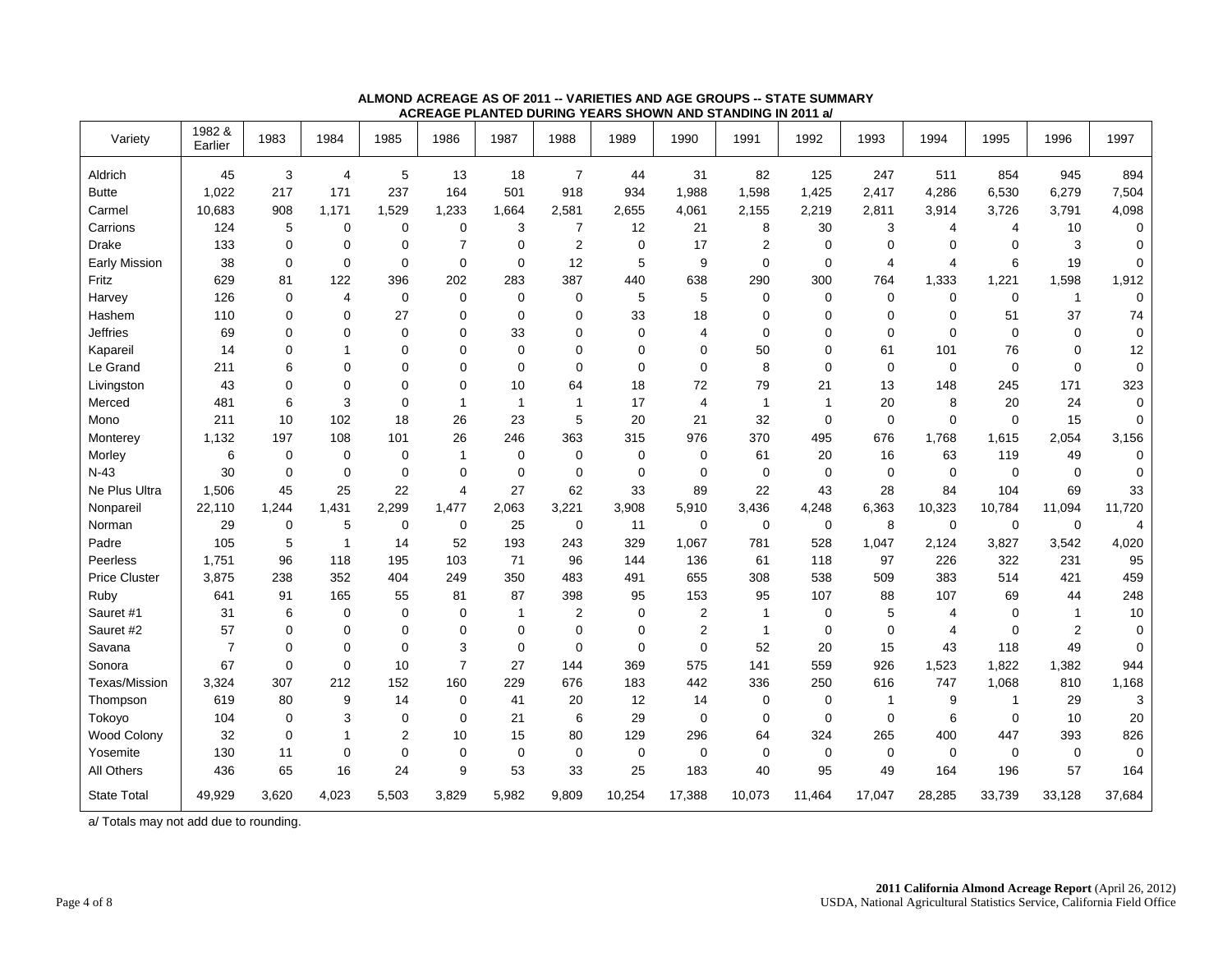|                      |             |                |             |                |             |              |             |             |             |             |              |              |              |              |         | Acres Standing in 2011 b/ |         |
|----------------------|-------------|----------------|-------------|----------------|-------------|--------------|-------------|-------------|-------------|-------------|--------------|--------------|--------------|--------------|---------|---------------------------|---------|
| County               | 1998        | 1999           | 2000        | 2001           | 2002        | 2003         | 2004        | 2005        | 2006        | 2007        | 2008         | 2009         | 2010         | 2011         | Bearing | Non-                      | Total   |
|                      |             |                |             |                |             |              |             |             |             |             |              |              |              |              |         | Bearing                   |         |
| Aldrich              | 1,416       | 918            | 952         | 633            | 431         | 506          | 1,611       | 2,011       | 1,280       | 402         | 898          | 722          | 943          | 801          | 14,884  | 2,466                     | 17,350  |
| <b>Butte</b>         | 8,724       | 5,555          | 3,842       | 2,021          | 1,230       | 1,255        | 3,822       | 7,636       | 7,373       | 4,162       | 3,397        | 1,389        | 322          | 411          | 85,207  | 2,123                     | 87,329  |
| Carmel               | 5,080       | 2,590          | 3,018       | 2,995          | 2,483       | 2,670        | 4,743       | 3,574       | 2,870       | 1,599       | 1,230        | 1,276        | 1,035        | 705          | 82,051  | 3,016                     | 85,066  |
| Carrions             | 35          | 11             | 0           | 0              | $\mathbf 0$ | 0            | 0           | 40          | $\mathbf 0$ | 0           | 5            | $\bf{0}$     | $\bf{0}$     | $\bf{0}$     | 320     | $\bf{0}$                  | 320     |
| <b>Drake</b>         | 6           | $\Omega$       | 0           | $\mathbf 0$    | $\Omega$    | $\Omega$     | $\Omega$    | $\Omega$    | 0           | 0           | $\mathbf 0$  | $\bf{0}$     | $\bf{0}$     | $\bf{0}$     | 170     | $\mathbf{0}$              | 170     |
| Early Mission        | 3           | $\mathbf 0$    | $\mathbf 0$ | $\mathbf 0$    | $\mathbf 0$ | $\mathbf 0$  | 0           | 0           | $\mathbf 0$ | $\mathbf 0$ | $\mathbf 0$  | $\bf{0}$     | $\mathbf{0}$ | $\bf{0}$     | 98      | $\bf{0}$                  | 98      |
| Fritz                | 1,984       | 2,090          | 1,054       | 1,096          | 909         | 1,493        | 3,310       | 4,690       | 3,395       | 2,202       | 1,295        | 1,062        | 964          | 659          | 34,113  | 2,686                     | 36,799  |
| Harvey               | $\mathbf 0$ | $\mathbf 0$    | $\mathbf 0$ | $\mathbf 0$    | $\mathbf 0$ | $\mathbf 0$  | $\mathbf 0$ | $\mathbf 0$ | $\mathbf 0$ | 3           | $\mathbf 0$  | $\mathbf{0}$ | $\bf{0}$     | $\bf{0}$     | 143     | $\bf{0}$                  | 143     |
| Hashem               | 19          | $\mathbf 0$    | 0           | $\mathbf 0$    | $\Omega$    | $\mathbf 0$  | 40          | 22          | 12          | 0           | $\mathbf 0$  | $\bf{0}$     | $\bf{0}$     | $\bf{0}$     | 443     | $\mathbf{0}$              | 443     |
| Jeffries             | $\mathbf 0$ | $\mathbf 0$    | 0           | 0              | $\mathbf 0$ | $\Omega$     | $\Omega$    | 0           | $\mathbf 0$ | 0           | $\mathbf 0$  | $\bf{0}$     | $\bf{0}$     | $\bf{0}$     | 106     | $\mathbf{0}$              | 106     |
| Kapareil             | 10          | $\Omega$       | $\Omega$    | $\Omega$       | $\Omega$    | $\Omega$     | $\Omega$    | $\Omega$    | $\Omega$    | 0           | $\Omega$     | $\Omega$     | $\bf{0}$     | $\bf{0}$     | 325     | $\Omega$                  | 325     |
| Le Grand             | $\mathbf 0$ | $\mathbf 0$    | 0           | $\mathbf 0$    | $\Omega$    | 0            | $\Omega$    | 0           | 0           | 0           | $\mathbf 0$  | $\bf{0}$     | $\bf{0}$     | $\bf{0}$     | 225     | $\mathbf{0}$              | 225     |
| Livingston           | 467         | 260            | 52          | 35             | 29          | 7            | 38          | 40          | 106         | 65          | 214          | 5            | $\bf{0}$     | $\bf{0}$     | 2,519   | 5                         | 2,524   |
| Merced               | 1           | $\mathbf 0$    | 3           | 12             | $\mathbf 0$ | 6            | 0           | 0           | $\mathbf 0$ | $\mathbf 0$ | $\mathbf 0$  | $\mathbf{1}$ | $\bf{0}$     | $\bf{0}$     | 610     | $\overline{1}$            | 611     |
| Mono                 | 17          | $\mathbf 0$    | 4           | 21             | $\mathbf 0$ | $\mathbf{1}$ | 121         | 25          | 67          | 36          | 69           | 44           | 146          | 8            | 843     | 198                       | 1,041   |
| Monterey             | 4,288       | 3,997          | 2,064       | 2,165          | 1,563       | 2,757        | 7,538       | 10,800      | 8,802       | 3,976       | 5,393        | 4,771        | 3,082        | 2,103        | 66,938  | 9,955                     | 76,894  |
| Morley               | 1           | $\mathbf 0$    | 50          | 26             | 9           | 23           | 0           | 0           | $\mathbf 0$ | 0           | 0            | $\bf{0}$     | 10           | $\bf{0}$     | 443     | 10                        | 453     |
| $N-43$               | $\mathbf 0$ | $\mathbf 0$    | 75          | $\mathbf 0$    | 20          | $\mathbf 0$  | 0           | 323         | $\mathbf 0$ | 9           | $\mathbf 0$  | $\bf{0}$     | $\mathbf{0}$ | $\bf{0}$     | 457     | $\bf{0}$                  | 457     |
| Ne Plus Ultra        | 22          | 47             | 134         | $\overline{4}$ | 15          | 6            | 37          | 11          | 18          | 3           | 47           | 20           | 113          | $\bf{0}$     | 2,538   | 133                       | 2,671   |
| Nonpareil            | 15,141      | 12,471         | 8,434       | 8,452          | 7,102       | 9,264        | 20,074      | 23,639      | 17,770      | 8,234       | 10,300       | 9,616        | 8,540        | 6,574        | 242,511 | 24,730                    | 267,240 |
| Norman               | 0           | 0              | $\mathbf 0$ | 23             | $\mathbf 0$ | $\mathbf 0$  | 0           | 0           | $\mathbf 0$ | 23          | $\mathbf 0$  | $\bf{0}$     | $\bf{0}$     | $\mathbf{0}$ | 127     | $\bf{0}$                  | 127     |
| Padre                | 5.955       | 3,874          | 2,522       | 1.061          | 791         | 779          | 2,155       | 6,070       | 6,313       | 3,787       | 2,586        | 914          | 196          | 135          | 53,768  | 1,245                     | 55,013  |
| Peerless             | 149         | 314            | 128         | 54             | 62          | 82           | 53          | 65          | 133         | 72          | 59           | 103          | 53           | 77           | 5,029   | 233                       | 5,262   |
| <b>Price Cluster</b> | 890         | 484            | 493         | 353            | 298         | 356          | 336         | 688         | 444         | 478         | 400          | 172          | 208          | 322          | 15,446  | 702                       | 16,148  |
| Ruby                 | 148         | 29             | 217         | 36             | 20          | 25           | 10          | 0           | 5           | 16          | 0            | $\bf{0}$     | $\bf{0}$     | $\bf{0}$     | 3,030   | $\bf{0}$                  | 3,030   |
| Sauret #1            | 0           | $\mathbf 0$    | 0           | $\mathbf 0$    | $\mathbf 0$ | 0            | 0           | 0           | $\mathbf 0$ | 0           | 0            | $\bf{0}$     | $\bf{0}$     | $\bf{0}$     | 61      | $\mathbf{0}$              | 61      |
| Sauret #2            | $\mathbf 0$ | $\overline{2}$ | $\mathbf 0$ | $\mathbf 0$    | $\Omega$    | $\Omega$     | $\Omega$    | $\Omega$    | $\mathbf 0$ | 0           | $\mathbf 0$  | $\bf{0}$     | $\bf{0}$     | $\bf{0}$     | 68      | $\bf{0}$                  | 68      |
| Savana               | $\mathbf 0$ | $\mathbf 0$    | 33          | 19             | 5           | $\mathbf 0$  | 0           | 0           | 0           | 0           | 0            | $\bf{0}$     | $\bf{0}$     | $\bf{0}$     | 362     | $\bf{0}$                  | 362     |
| Sonora               | 1.568       | 1,511          | 622         | 566            | 587         | 372          | 454         | 829         | 212         | 124         | 473          | 97           | 277          | 163          | 15,813  | 537                       | 16,351  |
| Texas/Mission        | 740         | 344            | 223         | 52             | 45          | 43           | 24          | 5           | 70          | 8           | $\mathbf{1}$ | 69           | 17           | $\mathbf{1}$ | 12,234  | 87                        | 12,321  |
| Thompson             | $\mathbf 0$ | $\mathbf 0$    | $\mathbf 0$ | $\overline{1}$ | 4           | $\mathbf 0$  | $\mathbf 0$ | 0           | -1          | 0           | 0            | 16           | $\bf{0}$     | $\bf{0}$     | 859     | 16                        | 875     |
| Tokoyo               | 79          | 0              | 47          | 13             | $\mathbf 0$ | $\mathbf 5$  | 31          | 3           | 3           | $\mathbf 0$ | $\mathbf 0$  | $\bf{0}$     | $\mathbf{0}$ | $\mathbf{0}$ | 379     | $\bf{0}$                  | 379     |
| <b>Wood Colony</b>   | 689         | 585            | 508         | 383            | 141         | 252          | 652         | 1,052       | 1,107       | 442         | 741          | 960          | 646          | 1,080        | 9,835   | 2,686                     | 12,521  |
| Yosemite             | 5           | $\mathbf 0$    | 0           | 0              | 0           | 0            | 0           | 0           | 0           | 0           | 0            | $\bf{0}$     | $\bf{0}$     | $\bf{0}$     | 146     | $\bf{0}$                  | 146     |
| <b>All Others</b>    | 248         | 405            | 441         | 467            | 561         | 803          | 1,146       | 1,519       | 2,255       | 1,837       | 1,420        | 1.597        | 2.070        | 1,921        | 12,707  | 5,588                     | 18,295  |
| <b>State Total</b>   | 47.682      | 35,488         | 24,917      | 20,486         | 16,303      | 20,702       | 46,196      | 63,041      | 52,233      | 27,476      | 28,528       | 22,832       | 18,623       | 14,960       | 664,806 | 56,415                    | 721,221 |

#### **ALMOND ACREAGE AS OF 2011 -- VARIETIES AND AGE GROUPS -- STATE SUMMARY ACREAGE PLANTED DURING YEARS SHOWN AND STANDING IN 2011 (Continued) a/**

a/ Totals may not add due to rounding.

b/ Shaded/bold area represents non-bearing year, 2009-2011.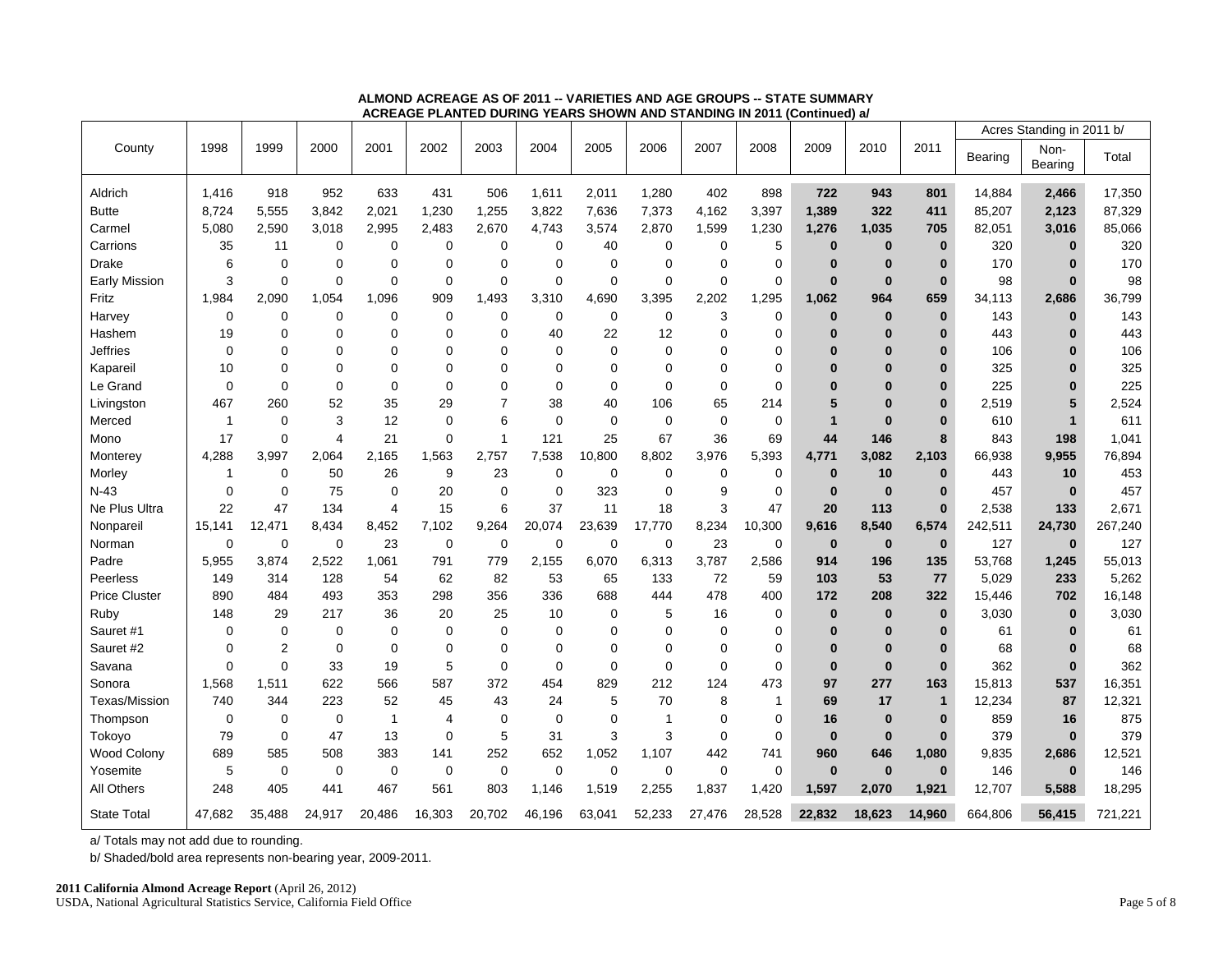| County             | 1982 &<br>Earlier | 1983           | 1984        | 1985           | 1986           | 1987        | 1988           | 1989        | 1990        | 1991        | 1992        | 1993        | 1994        | 1995     | 1996        | 1997     |
|--------------------|-------------------|----------------|-------------|----------------|----------------|-------------|----------------|-------------|-------------|-------------|-------------|-------------|-------------|----------|-------------|----------|
| <b>Butte</b>       | 2,051             | 34             | 41          | 174            | 80             | 60          | 199            | 92          | 192         | 113         | 363         | 205         | 370         | 671      | 1,210       | 650      |
| Calaveras          | 10                | $\mathbf 0$    | 0           | 0              | $\mathbf 0$    | $\Omega$    | 0              | $\Omega$    | $\mathbf 0$ | 0           | $\mathbf 0$ | 0           | 0           | 0        | $\mathbf 0$ | $\Omega$ |
| Colusa             | 862               | 35             | 32          | 13             | 10             | 78          | 69             | 250         | 314         | 42          | 60          | 183         | 522         | 258      | 296         | 457      |
| Contra Costa       | 0                 | $\mathbf 0$    | 3           | $\mathbf 0$    | 0              | 0           | $\mathbf 0$    | $\mathbf 0$ | $\mathbf 0$ | 0           | $\mathbf 0$ | $\mathbf 0$ | $\mathbf 0$ | 0        | $\mathbf 0$ | $\Omega$ |
| Fresno             | 1,309             | 66             | 111         | 251            | 297            | 356         | 330            | 411         | 1,595       | 306         | 418         | 859         | 1,253       | 1,445    | 978         | 1,693    |
| Glenn              | 858               | 10             | 46          | 17             | 0              | 43          | 168            | 295         | 183         | 136         | 41          | 281         | 1,170       | 1,284    | 822         | 329      |
| Kern               | 953               | 47             | 104         | 26             | 107            | 117         | 649            | 678         | 981         | 347         | 284         | 1.848       | 1,952       | 2,050    | 3,002       | 3,580    |
| Kings              | 12                | $\mathbf 0$    | 0           | 0              | $\overline{7}$ | 10          | $\overline{2}$ | 7           | $\mathbf 0$ | 226         | $\mathbf 0$ | 12          | 20          | 43       | 0           | 76       |
| Lake               | 0                 | 0              | 0           | 0              | $\mathbf 0$    | $\mathbf 0$ | $\mathbf 0$    | 0           | 0           | 0           | 0           | 0           | 0           | 0        | 0           | $\Omega$ |
| Los Angeles        | 3                 | 0              | 0           | $\mathbf 0$    | $\mathbf 0$    | 0           | 0              | 0           | 0           | $\mathbf 0$ | $\mathbf 0$ | 0           | 0           | 0        | $\mathbf 0$ | 0        |
| Madera             | 2,739             | 158            | 367         | 528            | 410            | 282         | 404            | 482         | 710         | 434         | 219         | 547         | 856         | 810      | 923         | 986      |
| Merced             | 5,233             | 295            | 286         | 456            | 182            | 441         | 399            | 764         | 903         | 634         | 1,000       | 706         | 1,508       | 1,409    | 1,068       | 1,548    |
| Monterey           | 0                 | 0              | 0           | 0              | 0              | 0           | 0              | 0           | 0           | 0           | 0           | 0           | 0           | 0        | 0           | 0        |
| Placer             | 5                 | 0              | 0           | 0              | $\mathbf 0$    | $\mathbf 0$ | 0              | 0           | 0           | 0           | 0           | 0           | 0           | 0        | 0           | 0        |
| Riverside          | 0                 | 0              | 0           | 0              | $\mathbf 0$    | $\Omega$    | 0              | 0           | 0           | 0           | $\mathbf 0$ | 0           | 0           | 0        | 0           | 0        |
| Sacramento         |                   | 0              | 0           | $\mathbf 0$    | $\Omega$       | $\Omega$    | 0              | 0           | 0           | 0           | $\mathbf 0$ | 0           | 0           | $\Omega$ | $\Omega$    | 0        |
| San Benito         | 0                 | 0              | $\mathbf 0$ | $\mathbf 0$    | $\Omega$       | $\mathbf 0$ | $\mathbf 0$    | 0           | $\mathbf 0$ | 0           | $\mathbf 0$ | 0           | 0           | 0        | 0           | 0        |
| San Bernardino     | 3                 | $\mathbf 0$    | 0           | $\mathbf 0$    | $\Omega$       | $\Omega$    | $\mathbf 0$    | $\mathbf 0$ | $\mathbf 0$ | $\mathbf 0$ | $\mathbf 0$ | 0           | $\mathbf 0$ | 0        | $\Omega$    | $\Omega$ |
| San Joaquin        | 2,136             | 202            | 141         | 187            | 116            | 221         | 264            | 231         | 309         | 182         | 387         | 480         | 480         | 528      | 608         | 416      |
| San Luis Obispo    | 454               | $\overline{4}$ | 0           | 8              | 0              | 0           | 0              | 0           | $\mathbf 0$ | $\mathbf 0$ | $\mathbf 0$ | 0           | 0           | 0        | $\Omega$    | $\Omega$ |
| Santa Clara        | 0                 | $\mathbf 0$    | $\mathbf 0$ | $\mathbf 0$    | $\Omega$       | $\Omega$    | 0              | 0           | $\mathbf 0$ | 0           | $\mathbf 0$ | 0           | $\mathbf 0$ | 0        | 0           | $\Omega$ |
| Shasta             | 0                 | $\mathbf 0$    | 0           | $\mathbf 0$    | $\mathbf 0$    | $\Omega$    | $\mathbf 0$    | 0           | 0           | $\mathbf 0$ | $\mathbf 0$ | 0           | $\mathbf 0$ | $\Omega$ | $\Omega$    | $\Omega$ |
| Solano             | 144               | $\mathbf 0$    | 2           | $\mathbf 0$    | $\Omega$       | $\Omega$    | 20             | 0           | $\mathbf 0$ | $\mathbf 0$ | $\Omega$    | $\Omega$    | 19          | 49       | 48          | 32       |
| <b>Stanislaus</b>  | 3,841             | 243            | 218         | 573            | 242            | 268         | 640            | 529         | 691         | 813         | 1,087       | 908         | 1,920       | 1,641    | 1,236       | 1,399    |
| Sutter             | 192               | $\mathbf 0$    | 36          | 9              | 2              | 11          | 0              | 8           | $\mathbf 0$ | 19          | 18          | 8           | 25          | 30       | 37          | 127      |
| Tehama             | 486               | 23             | 19          | 43             | 25             | 153         | 15             | 50          | $\mathbf 0$ | 51          | 6           | 130         | 131         | 132      | 293         | 34       |
| Tulare             | 338               | 63             | 23          | 12             | $\Omega$       | 19          | 39             | 96          | 22          | 96          | 344         | 132         | 76          | 332      | 369         | 222      |
| Yolo               | 421               | 65             | 3           | $\overline{4}$ | $\mathbf 0$    | 7           | 16             | 15          | 10          | 11          | 20          | 64          | 22          | 103      | 122         | 170      |
| Yuba               | 62                | $\mathbf 0$    | $\mathbf 0$ | $\mathbf 0$    | $\Omega$       | $\mathbf 0$ | $\overline{7}$ | 0           | $\mathbf 0$ | 27          | $\mathbf 0$ | 0           | $\mathbf 0$ | 0        | 83          | $\Omega$ |
| <b>State Total</b> | 22,110            | 1,244          | 1,431       | 2,299          | 1,477          | 2,063       | 3,221          | 3,908       | 5,910       | 3,436       | 4,248       | 6,363       | 10,323      | 10,784   | 11,094      | 11,720   |

**2011 NONPAREIL VARIETY ACREAGE SUMMARY BY YEAR PLANTED a/**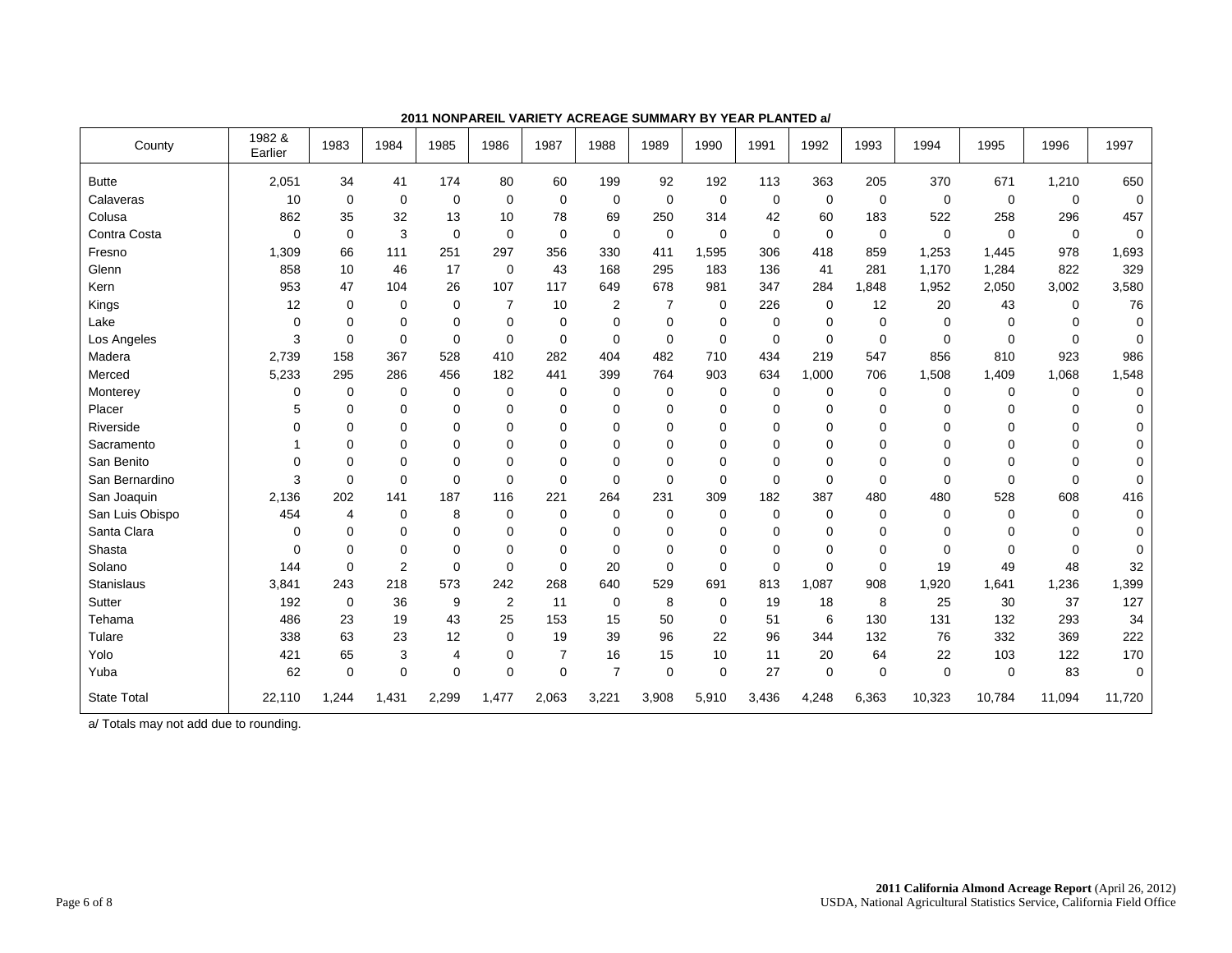|                    |             |          |             |             |             |             |             |             |             |             |             |          |              |              |                | Acres Standing in 2011 b/ |                |
|--------------------|-------------|----------|-------------|-------------|-------------|-------------|-------------|-------------|-------------|-------------|-------------|----------|--------------|--------------|----------------|---------------------------|----------------|
| County             | 1998        | 1999     | 2000        | 2001        | 2002        | 2003        | 2004        | 2005        | 2006        | 2007        | 2008        | 2009     | 2010         | 2011         | <b>Bearing</b> | Non-<br>Bearing           | Total          |
| <b>Butte</b>       | 481         | 301      | 554         | 439         | 348         | 370         | 639         | 409         | 507         | 180         | 198         | 464      | 690          | 248          | 10,927         | 1,401                     | 12,328         |
| Calaveras          | $\mathbf 0$ | 0        | $\mathbf 0$ | $\mathbf 0$ | $\mathbf 0$ | $\mathbf 0$ | $\mathbf 0$ | $\mathbf 0$ | $\mathbf 0$ | $\mathbf 0$ | $\mathbf 0$ | $\bf{0}$ | $\mathbf{0}$ | $\mathbf{0}$ | 10             | $\bf{0}$                  | 10             |
| Colusa             | 834         | 624      | 592         | 789         | 325         | 637         | 1,181       | 1,393       | 807         | 374         | 182         | 674      | 448          | 738          | 11,217         | 1,859                     | 13,077         |
| Contra Costa       | $\mathbf 0$ | 0        | 1           | $\mathbf 0$ | $\mathbf 0$ | $\mathbf 0$ | $\mathbf 0$ | $\mathbf 0$ | $\mathbf 0$ | $\mathbf 0$ | $\mathbf 0$ | $\bf{0}$ | $\mathbf{0}$ | $\bf{0}$     | $\overline{4}$ | $\bf{0}$                  | 4              |
| Fresno             | 1,855       | 2,002    | 1,414       | 1,660       | 1,477       | 2,173       | 3,624       | 4,212       | 3,256       | 1,160       | 1,080       | 914      | 1,355        | 932          | 35,590         | 3,201                     | 38.790         |
| Glenn              | 1,289       | 1,055    | 798         | 681         | 476         | 383         | 1,036       | 372         | 1,265       | 311         | 371         | 736      | 422          | 332          | 13,717         | 1,490                     | 15,207         |
| Kern               | 4,966       | 4,156    | 1,170       | 833         | 715         | 1,034       | 5,722       | 7,545       | 5,485       | 926         | 1,522       | 1,080    | 1,089        | 1,453        | 50,798         | 3,621                     | 54,419         |
| Kings              | 404         | 22       | 102         | 294         | 18          | 9           | 171         | 310         | 248         | 70          | 266         | 262      | 231          | 58           | 2,327          | 551                       | 2,878          |
| Lake               | $\Omega$    | $\Omega$ | $\Omega$    | 0           | $\mathbf 0$ | $\Omega$    | $\mathbf 0$ | $\Omega$    | $\Omega$    | $\Omega$    | $\mathbf 0$ | $\bf{0}$ | $\bf{0}$     | $\bf{0}$     | 0              | $\mathbf{0}$              | 0              |
| Los Angeles        | $\mathbf 0$ | 0        | $\mathbf 0$ | $\mathbf 0$ | $\mathbf 0$ | $\mathbf 0$ | $\mathbf 0$ | $\mathbf 0$ | 0           | $\mathbf 0$ | $\mathbf 0$ | $\bf{0}$ | $\bf{0}$     | $\bf{0}$     | 3              | $\bf{0}$                  | 3              |
| Madera             | 594         | 414      | 319         | 703         | 613         | 1,272       | 1,952       | 1,627       | 1,664       | .586<br>1   | 2,239       | 2,537    | 1,224        | 621          | 23,839         | 4,382                     | 28,221         |
| Merced             | 1,674       | 1,259    | ,217        | 1,043       | 1,151       | 1,145       | 2,086       | 2,003       | 1,239       | 1,514       | 1,462       | 871      | 799          | 513          | 32,626         | 2,183                     | 34,809         |
| Monterey           | $\mathbf 0$ | $\Omega$ | 0           | $\Omega$    | 2           | $\Omega$    | $\mathbf 0$ | $\mathbf 0$ | 0           | 0           | 0           | $\bf{0}$ | $\bf{0}$     | $\bf{0}$     | $\overline{2}$ | $\bf{0}$                  | $\overline{2}$ |
| Placer             | $\Omega$    | $\Omega$ | $\mathbf 0$ | $\mathbf 0$ | $\mathbf 0$ | $\mathbf 0$ | $\mathbf 0$ | $\Omega$    | $\Omega$    | 0           | $\mathbf 0$ | $\bf{0}$ | $\bf{0}$     | $\bf{0}$     | 5              | $\bf{0}$                  | 5              |
| Riverside          | $\Omega$    | $\Omega$ | 0           | $\Omega$    | $\Omega$    | 0           | $\Omega$    | $\Omega$    | 0           | $\Omega$    | 115         | $\bf{0}$ | $\bf{0}$     | $\bf{0}$     | 115            | $\bf{0}$                  | 115            |
| Sacramento         | $\Omega$    | $\Omega$ | $\Omega$    | $\Omega$    | $\Omega$    | $\Omega$    | $\Omega$    | 25          | $\Omega$    | $\Omega$    | $\mathbf 0$ | $\bf{0}$ | $\bf{0}$     | $\Omega$     | 26             | $\Omega$                  | 26             |
| San Benito         | $\Omega$    | $\Omega$ | $\Omega$    | $\Omega$    | $\Omega$    | $\Omega$    | $\Omega$    | $\Omega$    | $\Omega$    | $\Omega$    | $\mathbf 0$ | $\bf{0}$ | $\bf{0}$     | $\Omega$     | 0              | $\bf{0}$                  | 0              |
| San Bernardino     | $\Omega$    | $\Omega$ | $\Omega$    | $\mathbf 0$ | $\Omega$    | $\Omega$    | $\Omega$    | $\Omega$    | $\Omega$    | $\mathbf 0$ | $\mathbf 0$ | $\bf{0}$ | $\bf{0}$     | $\bf{0}$     | 3              | $\mathbf{0}$              | 3              |
| San Joaquin        | 579         | 580      | 680         | 473         | 468         | 547         | 614         | 788         | 477         | 423         | 524         | 380      | 369          | 335          | 13,039         | 1,084                     | 14,123         |
| San Luis Obispo    | $\mathbf 0$ | 0        | $\mathbf 0$ | $\mathbf 0$ | $\mathbf 0$ | 0           | $\mathbf 0$ | $\mathbf 0$ | 0           | $\mathbf 0$ | $\mathbf 0$ | $\bf{0}$ | $\bf{0}$     | $\bf{0}$     | 466            | $\mathbf{0}$              | 466            |
| Santa Clara        | 0           | $\Omega$ | 0           | 0           | 0           | 0           | $\Omega$    | $\Omega$    | $\Omega$    | 0           | $\mathbf 0$ | $\bf{0}$ | $\bf{0}$     | $\bf{0}$     | $\mathbf 0$    | $\bf{0}$                  | $\mathbf 0$    |
| Shasta             | $\Omega$    | $\Omega$ | $\Omega$    | $\mathbf 0$ | $\mathbf 0$ | $\Omega$    | $\Omega$    | $\Omega$    | $\Omega$    | $\Omega$    | $\mathbf 0$ | $\bf{0}$ | $\mathbf{0}$ | $\bf{0}$     | $\Omega$       | $\mathbf{0}$              | $\mathbf 0$    |
| Solano             | 83          | 13       | 99          | 20          | 40          | 17          | 18          | 127         | 81          | 15          | $\mathbf 0$ | 54       | 20           | 25           | 827            | 99                        | 926            |
| <b>Stanislaus</b>  | 1,667       | 1.497    | .106        | 1.177       | 938         | 1,025       | 1,754       | 3,349       | 1,433       | 983         | 1,632       | 1,045    | 1,471        | 707          | 32,809         | 3,222                     | 36,031         |
| Sutter             | 105         | 16       | 29          | 2           | 10          | 19          | 62          | 124         | 118         | 12          | 6           | 27       | 77           | 59           | 1,023          | 163                       | 1,186          |
| Tehama             | 292         | 123      | 71          | 70          | 172         | 213         | 217         | 99          | 106         | 58          | 24          | 127      | $\bf{0}$     | 54           | 3,033          | 181                       | 3,214          |
| Tulare             | 226         | 274      | 197         | 176         | 137         | 351         | 544         | 1,103       | 984         | 505         | 513         | 260      | 202          | 268          | 7.193          | 730                       | 7,923          |
| Yolo               | 53          | 89       | 87          | 79          | 180         | 69          | 452         | 154         | 99          | 117         | 167         | 188      | 143          | 218          | 2,595          | 548                       | 3,143          |
| Yuba               | 41          | 46       | $\mathbf 0$ | 14          | 33          | $\mathbf 0$ | 3           | $\mathbf 0$ | $\mathbf 0$ | $\mathbf 0$ | $\Omega$    | $\bf{0}$ | $\mathbf{0}$ | 15           | 316            | 15                        | 331            |
| <b>State Total</b> | 15,141      | 12,471   | 8,434       | 8,452       | 7,102       | 9,264       | 20,074      | 23,639      | 17,770      | 8,234       | 10,300      | 9,616    | 8.540        | 6,574        | 242,511        | 24,730                    | 267,240        |

**2011 NONPAREIL VARIETY ACREAGE SUMMARY BY YEAR PLANTED (Continued) a/** 

b/ Shaded/bold area represents non-bearing year, 2009-2011.